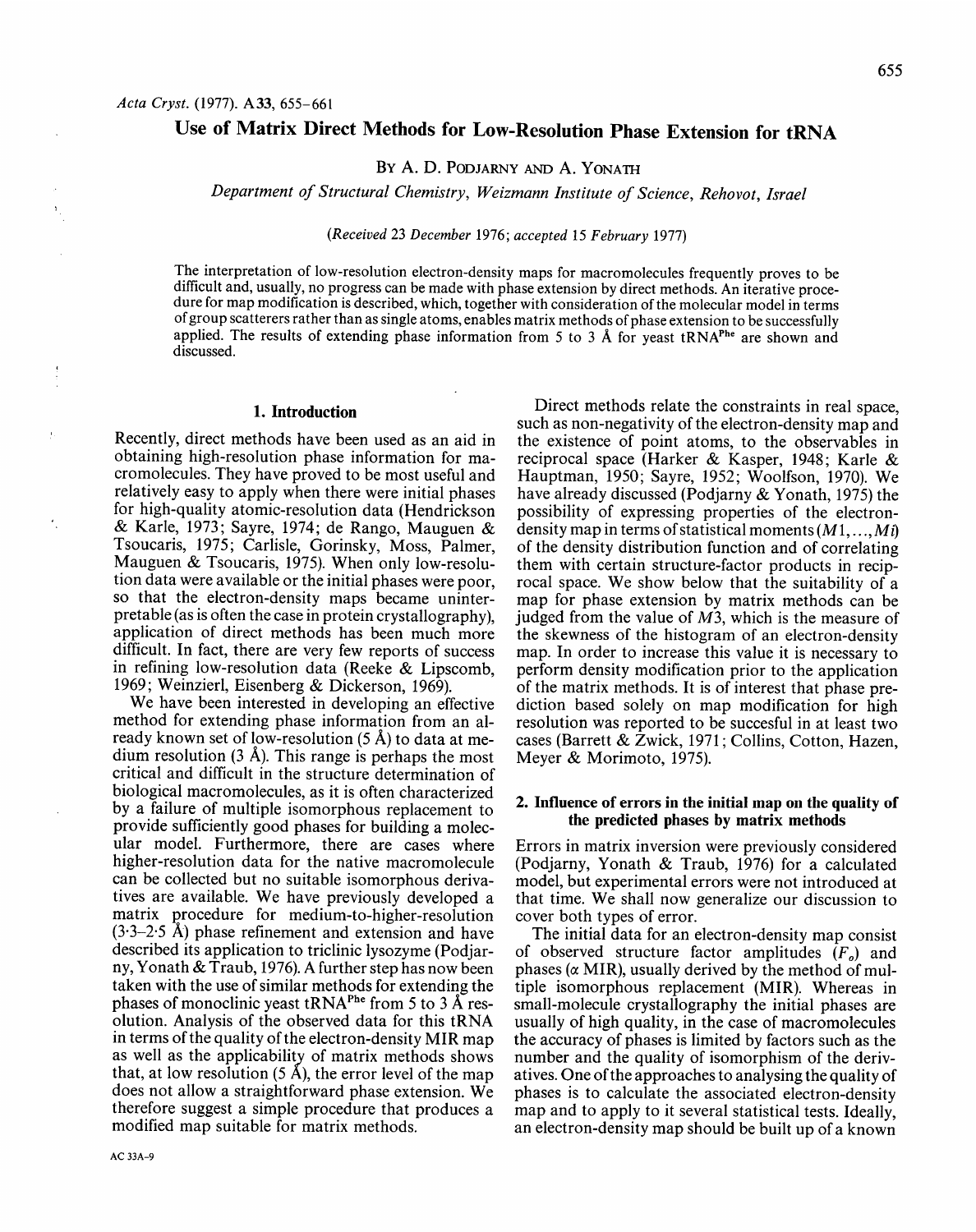number of scattering centres in the correct conformation. As a consequence, the overall electron density cannot exceed a known maximum value  $(\varrho_{\text{max}})$ , and the map is expected not to have any negative regions.

These characteristics are directly affected by any errors in the MIR phases. Moreover, since a non-negative electron-density map is highly non-random, random errors will usually result in negative regions in the map. A schematic description of this property is given in Fig. 1, which shows cross-sections of correctly and poorly phased maps and the corresponding histograms. This figure shows that the histogram of the correctly phased map is highly skewed, whereas the incorrectly phased map results in a more symmetric histogram. The skewness, which is directly related to the third moment  $(M3)$  of the histogram, is therefore a practical measure of the quality of the phases (see below).

It is clear that experimental phase errors strongly affect the whole process of phase prediction. The correlation between structure factors, which is the basis for phase refinement and extension by matrix methods (Castellano, Podjarny & Navaza, 1973), is derived from the assumption that the structure consists of equal positive atoms, or that the equation  $Z_j^2 = kZ_j$  [where every scattering centre (j) has  $Z_i$  electrons and k is the same for all the atoms] holds for the whole contents of the unit cell (Sayre, 1952). Navaza & Silva (1974) showed that it is possible to consider unequal atoms, but the requirement for positive scattering centres is inherent in the theory. One can assign scattering centres with negative  $\overline{Z}$  to the negative regions in the electron-density map. This results in terms  $kZ_i$  which are negative and therefore are no longer equal to  $Z_j^2$ ; hence the approximation of the correlation of two structure factors by a third is not valid and the matrix theory fails. The extent of this failure depends on the level of negative regions in the electron-density map. It can be visualized by plotting a measure of success of self-consistency in phase prediction within a given shell, such as the mean value,  $\langle \omega \rangle$ , of the cosine of the difference between the initial and predicted phases (by matrix methods), *versus M3,* the skewness of the input electron-density map. Fig. 2 shows this relation for several examples, among them:  $3 \text{ Å}$  data for monoclinic  $tRNA<sup>Phe</sup>$ , (Robertus *et al.*, 1974), 3.3 Å data for triclinic lysozyme (Moult *et al.,* 1976; Podjarny, Yonath & Traub, 1976), and  $3\text{ Å}$  data for rubredoxin (Watenpaugh, Sieker, Herriot & Jensen, 1973), for which we applied the phase-prediction procedure twice, starting from the MIR phases and also from phases derived from a refined molecular model. Since the difference between the two last cases is only the quality of the phases, it is of interest to compare them in terms of map skewness. Such a comparison supports our previous hypothesis that  $M3$  is an appropriate measure for phase quality, and that a preliminary analysis of the electron-density map calculated from the observed data can predict the likely success of phase extension.

Moreover, if one assigns a reasonable criterion for the agreement between the predicted and original phases say  $\langle \omega \rangle \ge 0.35$ , then the quality of the 3 Å MIR phases of rubredoxin [point R3(MIR) in Fig. 2] will be at the



Fig. 1. Cross-section of hypothetical electron-density maps and the corresponding histograms of density distribution. (a) A wellphased map, suitable for point-atoms approximation and for matrix methods. (b) Represents the histogram of this map. (c) and (d) Cross-section and a histogram of badly phased map, which is not suitable for matrix methods.



Fig. 2. Comparison of the skewness of the map *vs* the quality of the predicted phases. The ordinate (y axis) is the cosine of the average difference in the phase angle between the predicted set (based on the matrix method) and either the MIR or model phases. The abcissa  $(x \text{ axis})$  is the third moment of the electron density. Point R3(MIR) is for initial data and consists of  $|F_{\alpha}|$  and  $\alpha$  (MIR) for rubredoxin out to 3 A (Watenpaugh, Sieker, Herriot & Jensen, 1973). 483 scattering centres were considered and the optimized matrix order found to be 150. Point R3(MODL) is the same amplitudes as for R3(MIR) but with model phases. Point L3(MODL) is for 3.3 Å resolution  $|F_o| \propto$  model data for triclinic lysozyme (Moult *et al.,* 1976). 1001 scattering centres were considered with a matrix order of 336. Point T3(MIR) is for initial 3 A resolution data, consisting of  $|F_{o}|$  and  $\alpha$  MIR, for monoclinic tRNA (Robertus *et al.,* 1974). 1520 atoms (excluding residues 18-20, 55-57) were considered, and the matrix order was 226. Point T3(MODF) is the same as point T3(MIR) but with phases derived from a modified electron-density map. Point T5(MODF) is for 5 A resolution tRNA data with  $|F_o|$  and  $\alpha$  based on a modified map. The matrix order was 226, for 228 group scatterers.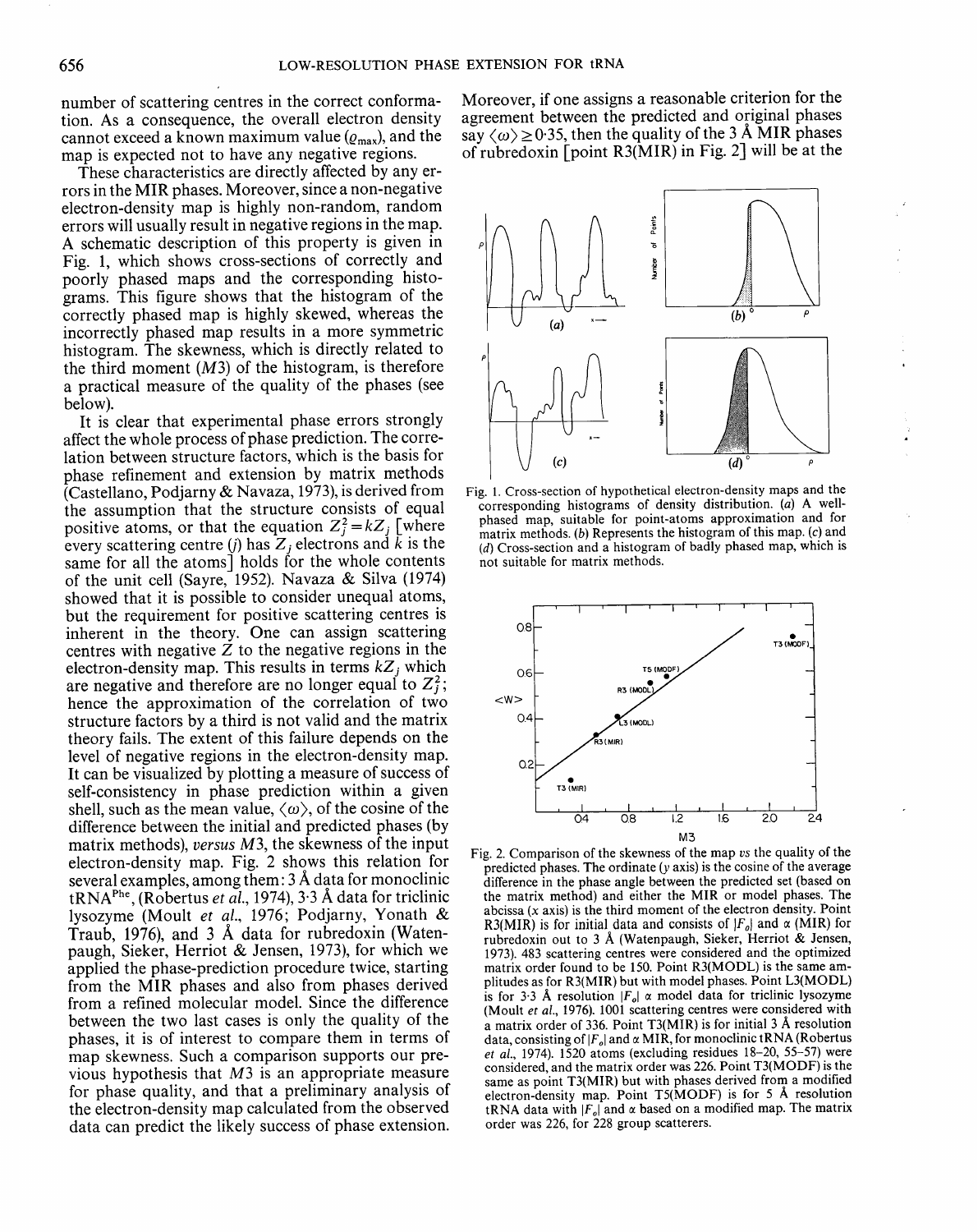**limit** of applicability of the technique. It is suggested, therefore, that a careful modification of the original electron-density map, with a view to decreasing the negative regions, might, on being transferred to reciprocal space, improve the starting phases for the matrix methods.

#### **3. Application of density modification techniques for tRNA**

As shown above, the error level in the initial phases may be a limiting factor for the efficacy of the matrix method. Even phases derived from a molecular model are not perfect, and the resulting electron-density map may contain several poorly determined regions. We therefore applied a real-space modification technique to improve the map. The general connexion between real and reciprocal spaces was discussed in an earlier publication (Podjarny & Yonath, 1975). Here we describe a modification procedure based on this relation. Observed data for yeast  $tRNA<sup>Phe</sup>$  were kindly supplied by Dr A. Klug of the MRC, Cambridge, England. The structure determination of this tRNA, which is now known to  $2.5$  Å resolution by independent studies in two different laboratories (Robertus *et al.,* 1974; Kim *et al.,* 1974) as well as for another type of tRNA (Schevitz *et al.,* 1975), have met with many difficulties, particularly at the stage of interpretation of low-resolution data. It might therefore be very helpful if one could use direct methods for phase extension and refinement. However, it is clear from Fig. 2 that a straightforward phase extension by matrix methods will not be successful in this case. Therefore, the observed amplitudes and MIR phases out to 5 A resolution were used to calculate an electron-density map and this was then modified by an iterative procedure. In each step phases were calculated from an electron-density map in which the negative regions have been attenuated by a factor of 20. The original mean value of the map is taken as the zero level. The new phases were then combined



Fig. 3. Schematic representation of the map modification and phase prediction by the matrix-methods procedure.

with the observed structure factors to produce a new electron-density map. The procedure was repeated until the mean square difference in phase angle between two consecutive steps was less than a predetermined **limit** (such as 5°). While we used a fairly simple modification function, in some instances a more sophisticated one might be needed. A flow diagram of this procedure is given in Fig. 3.

Electron-density maps were calculated from the observed data at 3 and 5 A resolution. The MIR 3 A map as well as modified maps at 5 and 3 A were subjected to matrix methods. The success in predicting phases within the shells is shown in Fig. 2. In this figure, points T3(MIR) and T3(MODF) refer to the same set of amplitudes; the difference between them is that the latter corresponds to a modified map, while the former corresponds to the map calculated from the MIR phases. It is clear that whereas phase extension for the MIR map is actually unsuccessful, the modified map can be used as an acceptable starting point.

## **4. Results of phase extension after map modification for tRNA from 5 to 3 A**

tRNA is a relatively small globular nucleic acid, built up of a chain of three primary groups: phosphates, riboses and bases. At low resolution each of those moieties appears in an electron-density map as a distinct group but the individual atoms are not resolved (Kim *et al.,* 1973). We therefore considered each of the above groups as a scattering centre. Thus, the molecule can be considered to be composed of 228 group scatterers, instead of approximately 1700 non-hydrogen atoms. This assumption is justified mainly by examination of the 5 A~ resolution map. This map produced a suitable data set for matrix methods as shown in Fig. 2 [point T5(MODF)].

Four cycles of map modification were needed to achieve convergence, with a mean phase difference of  $32^{\circ}$  and a root-mean-square difference of 46 $^{\circ}$  between the original MIR phase and the final set. The modified map has a skewness of  $M3=1.14$ , [Fig. 2, point

Table 1. *Parameters used for 5 to 3 A phase extension*  for yeast tRNA<sup>Phe</sup>, after electron-density modification

| Number of scattering centres*                                            | $76 \times 3 = 228$ |
|--------------------------------------------------------------------------|---------------------|
| Optimal matrix order                                                     | 226                 |
| Best rt†                                                                 | $1-0$               |
| Occupancies of the Karle & Hauptman (1950)                               |                     |
| matrices                                                                 | 0.61, 0.40          |
| Occupancies of the Karle & Hauptman (1950)                               |                     |
| $U_{\nu}$ rows                                                           | 0.3, 0.1            |
| $\langle w \rangle$ for generated reflexions                             | 0.5                 |
| Mean standard error for generating reflexions                            | $63^\circ$          |
| MW <sup><math>\pm</math></sup> of predicted and MIR phases for the whole |                     |
| 3 Å sphere                                                               | 0.85                |
|                                                                          |                     |

\* Group scatterers consist of phosphates, riboses and bases. *t*  $rt = R_g/R_k$ , where  $R_g$  and  $R_k$  are the reciprocals of the smallest spacing represented by the reflexion whose phase is to be predicted  $(R_g)$  and that known *a priori*  $(R_k)$  in  $\AA^{-1}$ .

 $\texttt{M}$  MW: mean correlation  $\langle w \rangle$  weighting.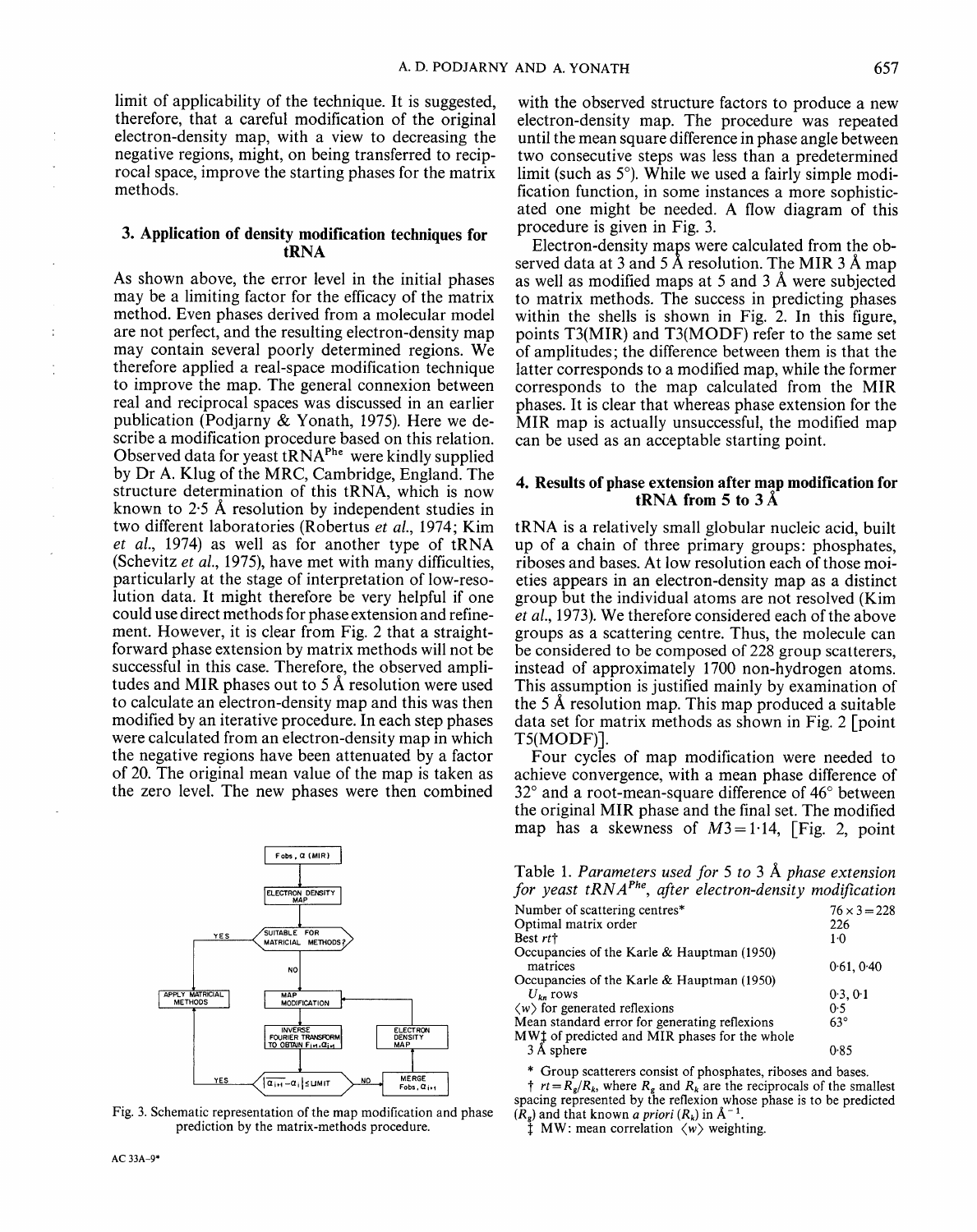T5(MODF)] and matrix methods were consequently applied to it. Details of the phase-extension procedure are given in Table 1. In order to obtain a direct assessment of the improvement in the map due to phase extension, we analysed especially the regions of tertiary interactions, which are critical for the correct interpretation of the map. Some of them, including A9, U12, A23, U8-A14, G15-C48 and G22-M<sup>7</sup>G46 are shown, before and after map modification and phase extension, in parts  $(a)$  and  $(b)$  of Figs. 4, 5, 6 and 7 respectively.

From these figures it is clear that at least in some cases the 3 A electron-density map obtained after phases extension shows remarkable improvement over the original 5 A map. For example, adenine 14 (Fig. 5) is not resolved at all in the 5 A map, but lies in distinct



Fig. 4. Superposition of A9, U12 and A23 of the tRNA model (Ladner *et al.,* 1975) on the electron density map. (a) Map calculated from observed data, MIR phases out to 5 A resolution. (b) Map calculated from 3 Å observed amplitudes with MIR 5 Å phases and 5-3 A predicted phases. (c) Map calculated from the observed amplitudes and modified phases to 5 A resolution. (d) Map calculated from 3 A observed amplitudes and MIR phases.

Fig. 5. Superposition of U8 and A14 of the tRNA model (Ladner *et al.,* 1975) on the electron density map. (a) Map calculated from observed data, MIR phases out to 5 A resolution. (b) Map calculated from 3  $A$  observed amplitudes with MIR 5  $A$  phases and 5-3 A predicted phases. (c) Map calculated from the observed amplitudes and modified phases to 5 A resolution. (d) Map calculated from 3 Å observed amplitudes and MIR phases.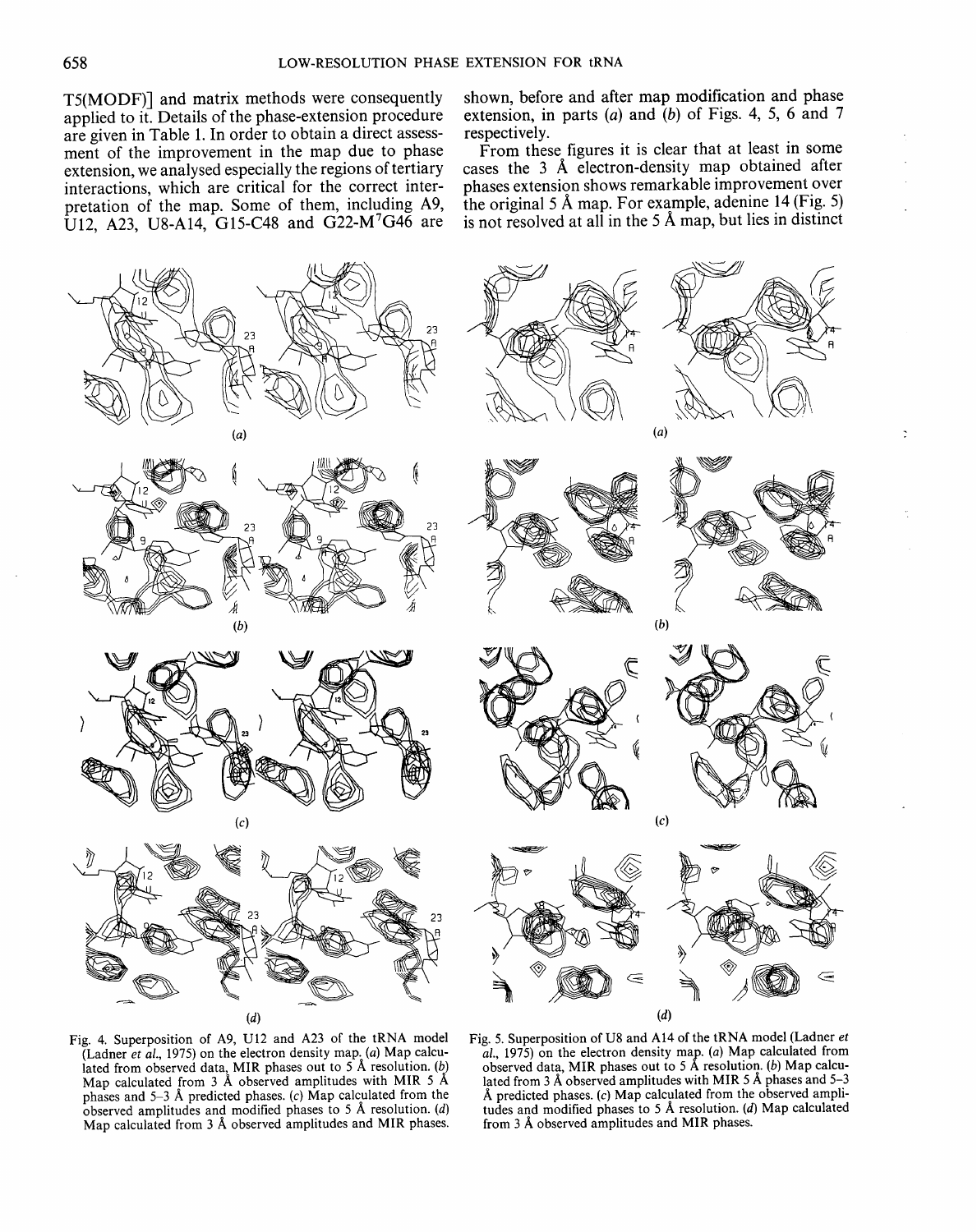positive regions in the 3 A phase-extended map. Other bases, such as adenine 23 (Fig. 4) and cytosine  $48$  (Fig. 6) which are poorly resolved in the original map, are significantly better in the 3 A extended map. Even for the bases adenine 8 (Fig. 5), guanine 15 (Fig. 6), guanine 22

(Fig. 7) and  $M<sup>7</sup>G46$  (Fig. 7), which are well resolved in the 5 A map, there is some improvement in the extended 3 A map.

As the phase extension from 5 to 3 Å required essentially two steps, map modification and application of



Fig. 6. Superposition of G15 and C48 of the tRNA model (Ladner *et al.,* 1975) on the electron density map. (a) Map calculated from observed data, MIR phases out to 5 Å resolution. (b) Map calculated from 3 A observed amplitudes with MIR 5 A phases and 5-3 A predicted phases. (c) Map calculated from the observed amplitudes and modified phases to 5 A resolution. (d) Map calculated from 3 A observed amplitudes and MIR phases.

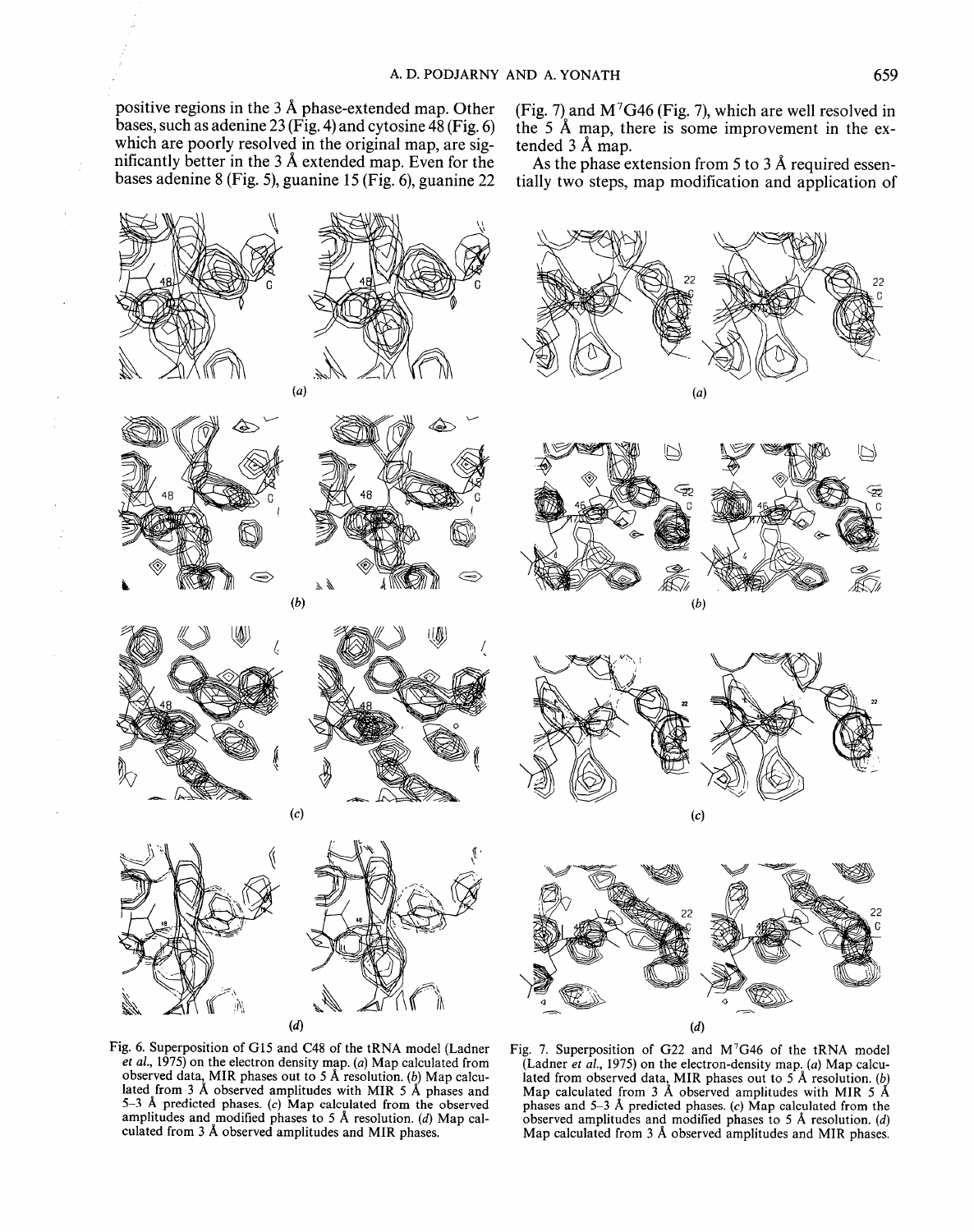matrix methods, it is interesting to analyse the contribution of each of them. It is of particular relevance to determine to what extent map modification alone, not followed by phase extension, suffices by itself to improve the interpretability of electron-density maps. This question is of great practical importance, since matrix methods are usually time-consuming and consequently very expensive.

A way to visualize the results of each of these steps is to compare the modified map with the MIR original map and to the extended map. Sections of the  $5 \text{ Å}$ modified map which correspond to the previously mentioned regions of the molecules are shown in (c) of Figs. 4-7. From these figures it is clear that in most cases the modified maps are somewhat more interpretable than the original maps but significantly poorer than those obtained after phase extension.

Attempts to derive 3 Å phases directly from the 5 Å modified map were not successful, and in fact, resulted in an uninterpretable map. As mentioned above, similar studies were already reported (Barrett & Zwick, 1971; Collins *et al.,* 1975), and proved to be successful. We believe that the difference is because the other authors started with a significantly higher-resolution electrondensity map and applied a more sophisticated modification technique.

We can conclude, therefore, that the phase-extension procedure added useful information to the original and to the modified electron-density maps. It emphasized the correctly located peaks already present in the 5 A map and, for several bases, produced positive densities in places that had none at  $5 \text{ Å}$  resolution.

It is of interest to compare our predicted 3 A map with that obtained from MIR phases at the same resolution. The previously mentioned portions of these maps are shown in (d) of Figs. 4-7. Obviously, there are several regions in these electron-density maps which are clearer than the corresponding regions in the 5  $\AA$ MIR and modified maps and the  $3~\text{\AA}$  predicted maps. An example of this is seen at adenine 9 (Fig. 4). There are also places in which the interpretability of the MIR and predicted 3 A maps is very similar, and in both maps it is clearly better than the 5 A original map, as for adenine 14 (Fig. 5). In other cases, such as adenine 23, both MIR maps, at 5 and 3  $\AA$ , show a continuous, properly shaped peak for the ribose and the base, while in the 3 A phase-extension map there is a distinct separation between the two components. Although this separation might be a consequence of our *a priori* assumption of group scatterers for the phase-extension procedure, nevertheless it results in a correct description of the molecular model. Finally, there are cases in which all three tested maps failed to produce density for a part of the tRNA molecule, such as uridine 12 (Fig. 4).

#### **5. Conclusions**

In summary, the phase-extension procedure has produced an electron-density map of noticeably higher

quality than the original 5 Å map, through not as good as a 3 A map produced from MIR phases. However, as mentioned above, the aim of this work has been to find a solution to the phase problem in the structure determination of globular nucleic acids and proteins, using very low-resolution MIR phases, together with medium-resolution native amplitudes. By application of direct statistical methods together with real-space modification to the test case of  $tRNA<sup>Pre</sup>$ , it has been shown that the method can provide useful structural information. It seems that the method is powerful mainly when applied to nucleic acids, because of the validity of the 'group scatterers' assumption. For proteins it is more difficult to define large-group scatterers at the same resolution, therefore some care has to be taken in application of the procedure.

Further phase refinement of the 3 A predicted map should be easier, since the starting map is sufficiently good. It could also be possible, once in the 2 A range, to proceed with alternative direct-methods procedures (Sayre, 1975), which might produce a reliable 2 or 1.5 Å set of phases.

ċ

We should like to thank Drs Aaron Klug, David Sayre and Lyle Jensen for providing us with the tRNA and rubredoxin data and for their helpful and illuminating comments. We are also grateful to Dr Paul Sigler for his most stimulating and enthusiastic attitude, and to Drs W. Traub, J. Sussman, F. L. Hirshfeld, M. Levitt and M. James for interesting discussions. We also wish to express our appreciation of research grants from the Volkswagen Stiftung (Az-l1790) and the Minerva Foundation.

#### **References**

- BARRETT, A. N. & ZWICK, M. (1971). *Acta Cryst.* A27, 6-11.
- CARLISLE, C. H., GORINSKY, B. A., Moss, D. S. PALMER, R. A., DE RANGO, C,, MAUGUEN, Y. & TSOUCARIS, G. (1975). *Acta Cryst.* A31, \$21.
- CASTELLANO, E., PODJARNY, A. D. t~ NAVAZA, J. (1973). *Acta Cryst.* A 29, 609-615.
- COLLINS, D. M., COTTON, F. A., HAZEN, E. E. JR, MEYER, E. F. JR & MORIMOTO, C. N. (1975). *Science,* 190, 1047-1053.
- HARKER, D. KASPER, J. S. (1948). *Acta Cryst.* l, 70-75.
- HENDRICKSON, W. A. & KARLE, J. (1973). *J. Biol. Chem.* 243, 3327-3340.
- KARLE, J. & HAUPTMAN, H. (1950). *Acta Cryst.* 3, 181-187.
- KIM, S. H., QUIGLEY, O. J., SUDDATH, F. L., MCPHERSON, A.,
- SNEDEN, D., KIM, J. J., WEINZIERL, J. & RICH, A. (1973). *Science,* 179, 285-288.
- KIM, S. H., SUSSMAN, J. L., SUDDATH, F. L., QUIGLEY, G. J., MCPHERSON, A., WANG, A. H. J., SEEMAN, N. C. & RICH, A. (1974). *Proc. Natl. Acad. Sci. USA,* **71,** 4970-4974.
- LADNER, J. A., JACK, A., ROBERTUS, J. D., BROWN, R. S., RHODES, D., CLARK, B. F. C. & KLUG, A. (1975). *Proc. Natl. Acad. Sci. USA,* 72, 4414-4418.
- MOULT, J., YONATH, A., TRAUB, W., SMILANSKY, A., POD-JARNY, A. D., SAYA, A. & RABINOVICH, D. (1976). *J. Mol. Biol.* In the press.
- NAVAZA, J. & SILVA, A. (1974). Communication to the CECAM Meeting on Direct Methods, Paris 1974.